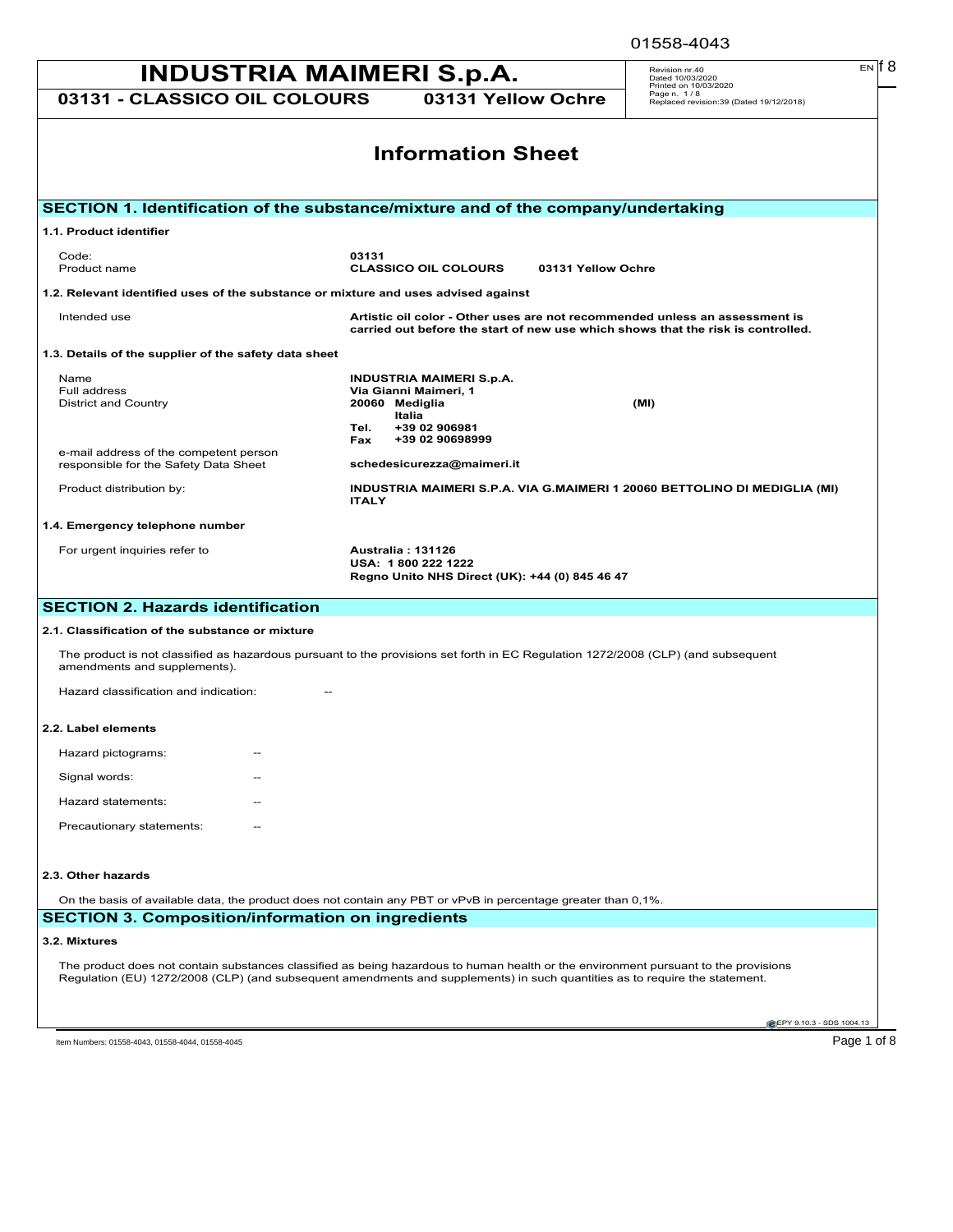**03131 - CLASSICO OIL COLOURS 03131 Yellow Ochre**

### **SECTION 4. First aid measures**

#### **4.1. Description of first aid measures**

Not specifically necessary. Observance of good industrial hygiene is recommended.

**4.2. Most important symptoms and effects, both acute and delayed**

Specific information on symptoms and effects caused by the product are unknown.

**4.3. Indication of any immediate medical attention and special treatment needed**

Information not available

# **SECTION 5. Firefighting measures**

#### **5.1. Extinguishing media**

SUITABLE EXTINGUISHING EQUIPMENT The extinguishing equipment should be of the conventional kind: carbon dioxide, foam, powder and water spray. UNSUITABLE EXTINGUISHING EQUIPMENT None in particular.

#### **5.2. Special hazards arising from the substance or mixture**

HAZARDS CAUSED BY EXPOSURE IN THE EVENT OF FIRE Do not breathe combustion products.

#### **5.3. Advice for firefighters**

GENERAL INFORMATION

Use jets of water to cool the containers to prevent product decomposition and the development of substances potentially hazardous for health. Always wear full fire prevention gear. Collect extinguishing water to prevent it from draining into the sewer system. Dispose of contaminated water used for extinction and the remains of the fire according to applicable regulations. SPECIAL PROTECTIVE EQUIPMENT FOR FIRE-FIGHTERS

Normal fire fighting clothing i.e. fire kit (BS EN 469), gloves (BS EN 659) and boots (HO specification A29 and A30) in combination with self-contained open circuit positive pressure compressed air breathing apparatus (BS EN 137).

# **SECTION 6. Accidental release measures**

#### **6.1. Personal precautions, protective equipment and emergency procedures**

Use breathing equipment if fumes or powders are released into the air. These indications apply for both processing staff and those involved in emergency procedures.

#### **6.2. Environmental precautions**

The product must not penetrate into the sewer system or come into contact with surface water or ground water.

#### **6.3. Methods and material for containment and cleaning up**

Confine using earth or inert material. Collect as much material as possible and eliminate the rest using jets of water. Contaminated material should be disposed of in compliance with the provisions set forth in point 13.

#### **6.4. Reference to other sections**

Any information on personal protection and disposal is given in sections 8 and 13.

# **SECTION 7. Handling and storage**

#### **7.1. Precautions for safe handling**

Before handling the product, consult all the other sections of this material safety data sheet. Avoid leakage of the product into the environment. Do not eat, drink or smoke during use.

#### **7.2. Conditions for safe storage, including any incompatibilities**

**CEPY 9.10.3 - SDS 1004.1** 

Item Numbers: 01558-4043, 01558-4044, 01558-4045<br>
Page 2 of 8

EN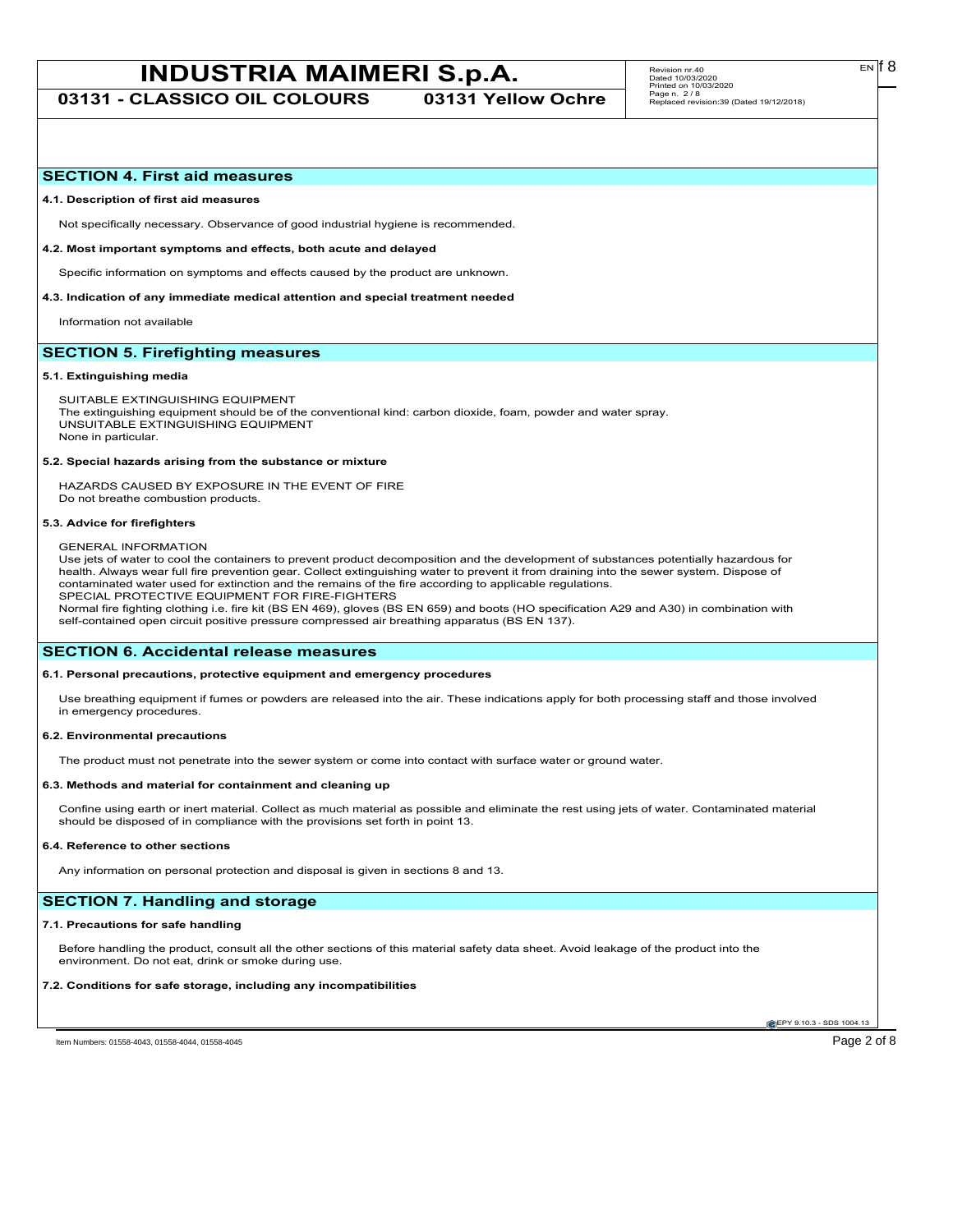**03131 - CLASSICO OIL COLOURS 03131 Yellow Ochre**

# **SECTION 7. Handling and storage** ... / >>

Keep the product in clearly labelled containers. Keep containers away from any incompatible materials, see section 10 for details.

# **7.3. Specific end use(s)**

Information not available

# **SECTION 8. Exposure controls/personal protection**

### **8.1. Control parameters**

Information not available

# **8.2. Exposure controls**

Comply with the safety measures usually applied when handling chemical substances. HAND PROTECTION None required. SKIN PROTECTION None required. EYE PROTECTION None required. RESPIRATORY PROTECTION None required, unless indicated otherwise in the chemical risk assessment. ENVIRONMENTAL EXPOSURE CONTROLS The emissions generated by manufacturing processes, including those generated by ventilation equipment, should be checked to ensure

compliance with environmental standards.

# **SECTION 9. Physical and chemical properties**

# **9.1. Information on basic physical and chemical properties**

| <b>Properties</b>                      | <b>Information</b><br>Value         |
|----------------------------------------|-------------------------------------|
| Appearance                             | paste                               |
| Colour                                 | ochre                               |
| Odour                                  | characteristic                      |
| Odour threshold                        | Not applicable                      |
| pH                                     | Not applicable                      |
| Melting point / freezing point         | Not applicable                      |
| Initial boiling point                  | Not available                       |
| Boiling range                          | Not applicable                      |
| Flash point<br>$\geq$                  | $^{\circ}$ C<br>60                  |
| <b>Evaporation Rate</b>                | Not applicable                      |
| Flammability of solids and gases       | not applicable                      |
| Lower inflammability limit             | Not applicable                      |
| Upper inflammability limit             | Not applicable                      |
| Lower explosive limit                  | Not applicable                      |
| Upper explosive limit                  | Not applicable                      |
| Vapour pressure                        | Not applicable                      |
| Vapour density                         | Not applicable                      |
| Relative density                       | 1,69                                |
| Solubility                             | INSOLUBLE, DILUTE WITH WHITE SPIRIT |
| Partition coefficient: n-octanol/water | Not applicable                      |
| Auto-ignition temperature              | Not applicable                      |
| Decomposition temperature              | Not applicable                      |
| Viscosity                              | 3.500.000/4.500.000 cps             |
| <b>Explosive properties</b>            | not applicable                      |
| Oxidising properties                   | not applicable                      |
| 9.2. Other information                 |                                     |
| VOC (Directive 2010/75/EC):            | $0.05\% - 0.85$<br>g/litre          |
| VOC (volatile carbon) :                | $0.05\% - 0.85$<br>g/litre          |
|                                        |                                     |
|                                        |                                     |

**EPY 9.10.3 - SDS 1004.13** 

Item Numbers: 01558-4043, 01558-4044, 01558-4045 Page 3 of 8

 $E<sub>N</sub>$  18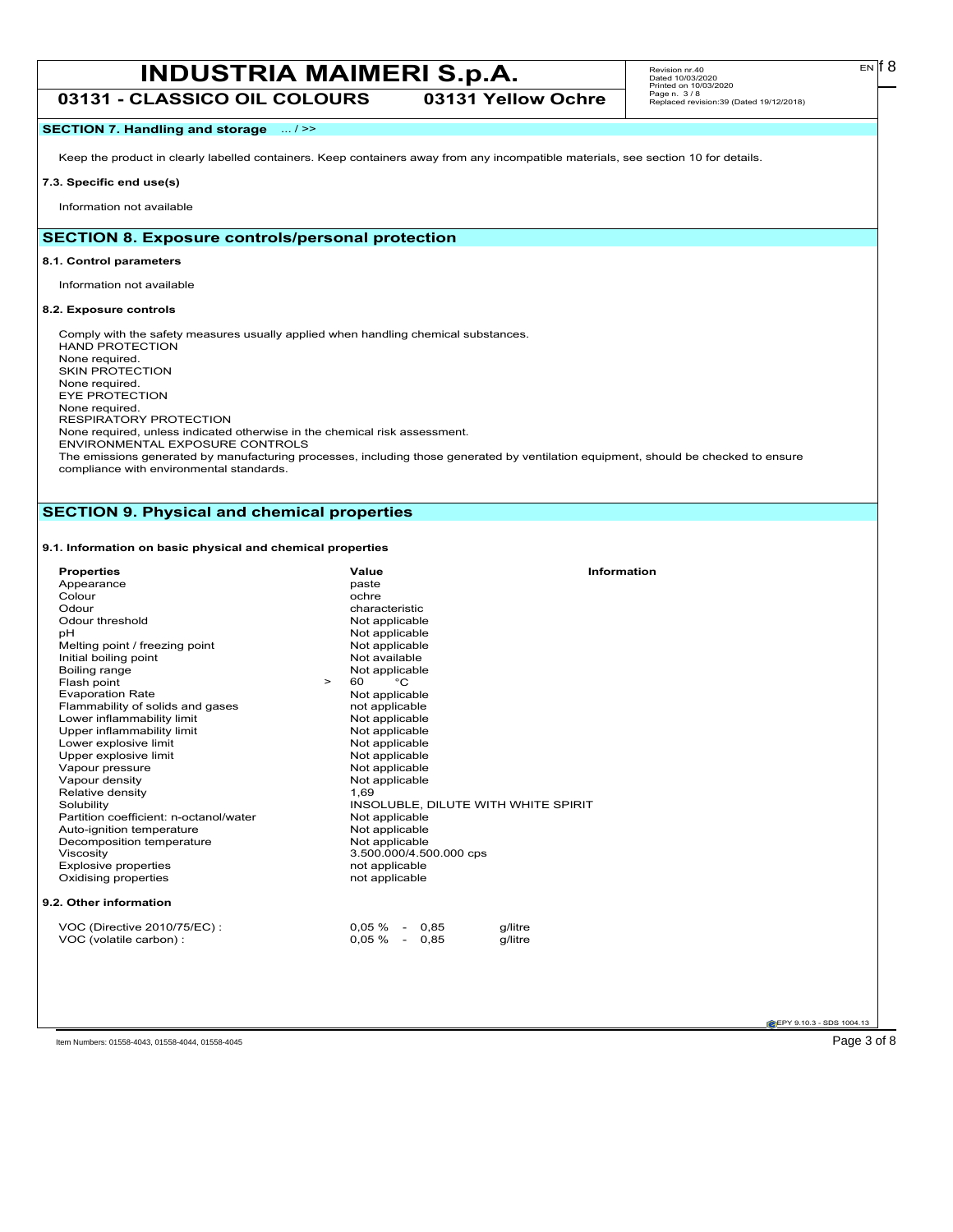**03131 - CLASSICO OIL COLOURS 03131 Yellow Ochre**

EN

# **SECTION 10. Stability and reactivity**

**10.1. Reactivity**

There are no particular risks of reaction with other substances in normal conditions of use.

# **10.2. Chemical stability**

The product is stable in normal conditions of use and storage.

#### **10.3. Possibility of hazardous reactions**

No hazardous reactions are foreseeable in normal conditions of use and storage.

#### **10.4. Conditions to avoid**

None in particular. However the usual precautions used for chemical products should be respected.

#### **10.5. Incompatible materials**

Information not available

#### **10.6. Hazardous decomposition products**

Information not available

# **SECTION 11. Toxicological information**

According to currently available data, this product has not yet produced health damages. Anyway, it must be handled according to good industrial practices.

#### **11.1. Information on toxicological effects**

Metabolism, toxicokinetics, mechanism of action and other information

Information not available

Information on likely routes of exposure

Information not available

Delayed and immediate effects as well as chronic effects from short and long-term exposure

Information not available

Interactive effects

Information not available

### ACUTE TOXICITY

LC50 (Inhalation) of the mixture: Not classified (no significant component)<br>
LD50 (Oral) of the mixture: Not classified (no significant component) LD50 (Oral) of the mixture: Not classified (no significant component)<br>
LD50 (Dermal) of the mixture: Not classified (no significant component) Not classified (no significant component)

#### SKIN CORROSION / IRRITATION

Does not meet the classification criteria for this hazard class

SERIOUS EYE DAMAGE / IRRITATION

Does not meet the classification criteria for this hazard class

RESPIRATORY OR SKIN SENSITISATION

Does not meet the classification criteria for this hazard class

EPY 9.10.3 - SDS 1004.13

Item Numbers: 01558-4043, 01558-4044, 01558-4045 Page 4 of 8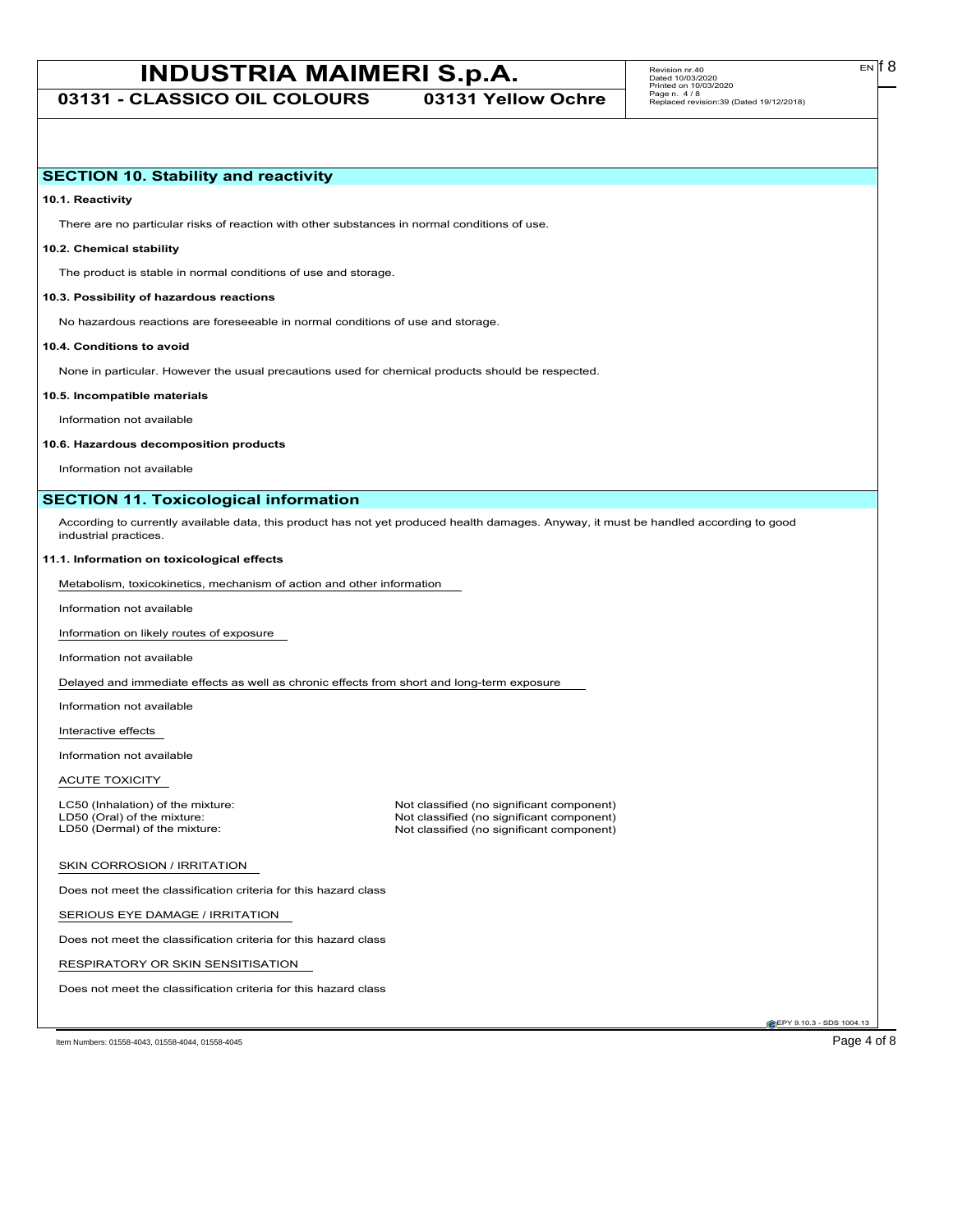# **INDUSTRIA MAIMERI S.p.A.** Revision m:40 **03131 - CLASSICO OIL COLOURS 03131 Yellow Ochre**

# **SECTION 11. Toxicological information** ... / >>

#### GERM CELL MUTAGENICITY

Does not meet the classification criteria for this hazard class

#### CARCINOGENICITY

Does not meet the classification criteria for this hazard class

#### REPRODUCTIVE TOXICITY

Does not meet the classification criteria for this hazard class

# STOT - SINGLE EXPOSURE

Does not meet the classification criteria for this hazard class

#### STOT - REPEATED EXPOSURE

Does not meet the classification criteria for this hazard class

#### ASPIRATION HAZARD

Does not meet the classification criteria for this hazard class

#### **SECTION 12. Ecological information**

Use this product according to good working practices. Avoid littering. Inform the competent authorities, should the product reach waterways or contaminate soil or vegetation.

#### **12.1. Toxicity**

Information not available

### **12.2. Persistence and degradability**

Information not available

#### **12.3. Bioaccumulative potential**

Information not available

### **12.4. Mobility in soil**

Information not available

#### **12.5. Results of PBT and vPvB assessment**

On the basis of available data, the product does not contain any PBT or vPvB in percentage greater than 0,1%.

#### **12.6. Other adverse effects**

Information not available

## **SECTION 13. Disposal considerations**

#### **13.1. Waste treatment methods**

Reuse, when possible. Neat product residues should be considered special non-hazardous waste. Disposal must be performed through an authorised waste management firm, in compliance with national and local regulations. CONTAMINATED PACKAGING Contaminated packaging must be recovered or disposed of in compliance with national waste management regulations.

**EPY 9.10.3 - SDS 1004.13**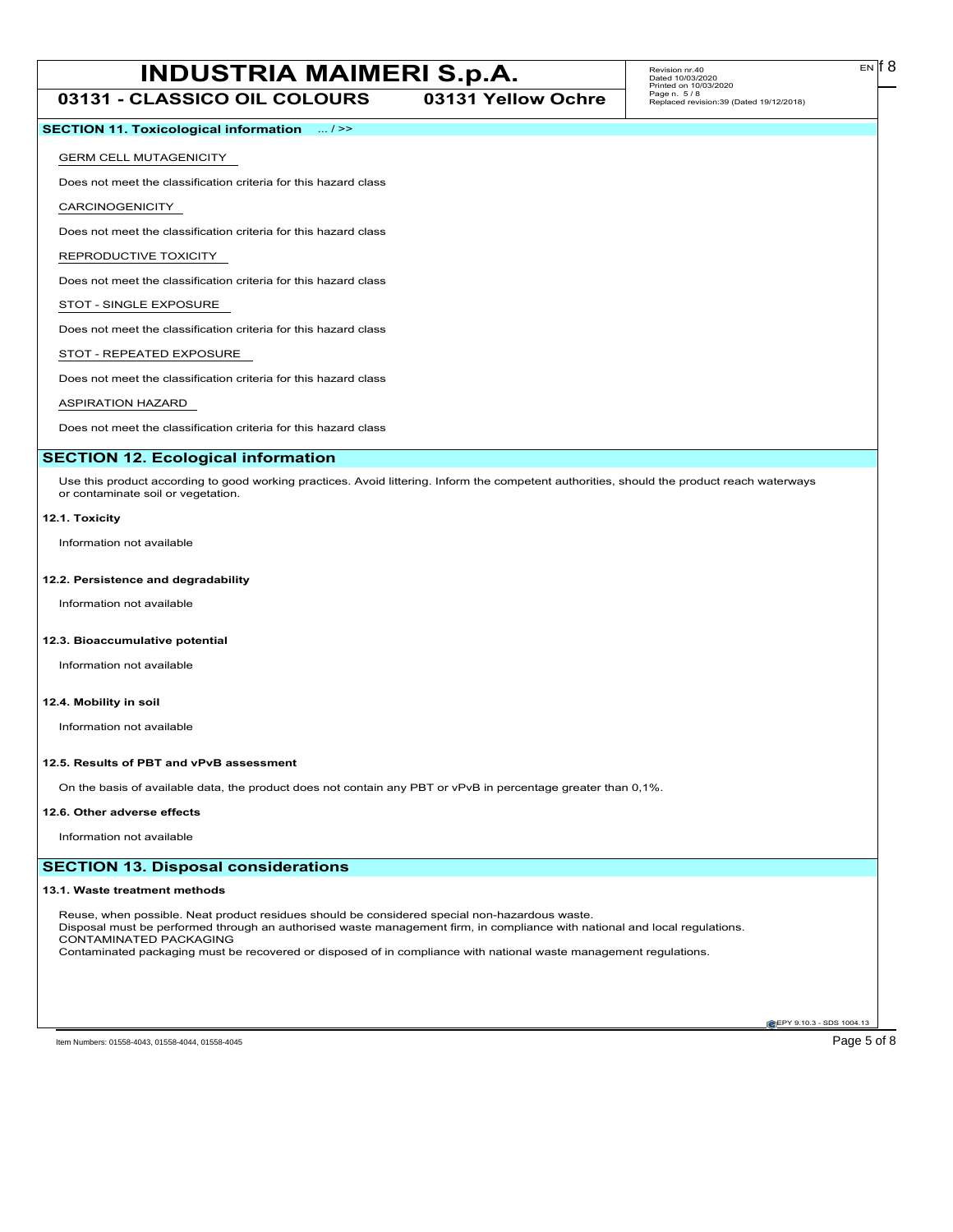**03131 - CLASSICO OIL COLOURS 03131 Yellow Ochre**

## **SECTION 14. Transport information**

The product is not dangerous under current provisions of the Code of International Carriage of Dangerous Goods by Road (ADR) and by Rail (RID), of the International Maritime Dangerous Goods Code (IMDG), and of the International Air Transport Association (IATA) regulations.

INFORMATION ON TRANSPORT OUTSIDE EU MEMBER NATIONS: NOT USDOT OR IMO REGULATED.

#### **14.1. UN number**

Not applicable

#### **14.2. UN proper shipping name**

Not applicable

#### **14.3. Transport hazard class(es)**

Not applicable

**14.4. Packing group**

Not applicable

#### **14.5. Environmental hazards**

Not applicable

#### **14.6. Special precautions for user**

Not applicable

**14.7. Transport in bulk according to Annex II of Marpol and the IBC Code**

Information not relevant

# **SECTION 15. Regulatory information**

### **15.1. Safety, health and environmental regulations/legislation specific for the substance or mixture**

Seveso Category - Directive 2012/18/EC: None

Restrictions relating to the product or contained substances pursuant to Annex XVII to EC Regulation 1907/2006 **None** 

Substances in Candidate List (Art. 59 REACH)

On the basis of available data, the product does not contain any SVHC in percentage greater than 0,1%.

Substances subject to authorisation (Annex XIV REACH)

**None** 

Substances subject to exportation reporting pursuant to (EC) Reg. 649/2012: None

Substances subject to the Rotterdam Convention:

**None** 

Substances subject to the Stockholm Convention: None

Healthcare controls Information not available

# **15.2. Chemical safety assessment**

A chemical safety assessment has not been performed for the preparation/for the substances indicated in section 3.

**EPY 9.10.3 - SDS 1004.13** 

Item Numbers: 01558-4043, 01558-4044, 01558-4045 Page 6 of 8

EN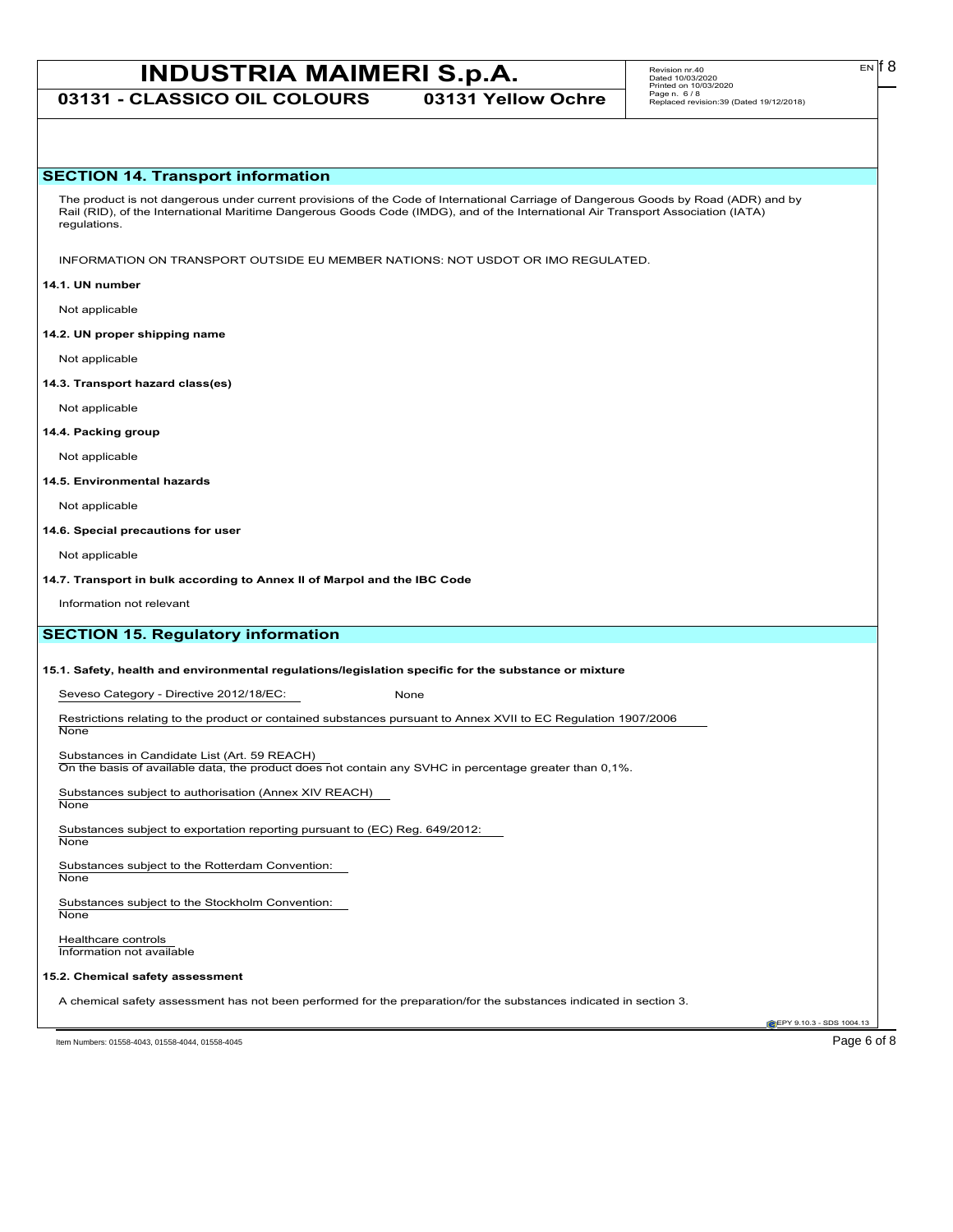**03131 - CLASSICO OIL COLOURS 03131 Yellow Ochre**

# Revision nr.40 Dated 10/03/2020 Printed on 10/03/2020 Page n. 7 / 8 Replaced revision:39 (Dated 19/12/2018)

# **SECTION 16. Other information**

LEGEND:

- ADR: European Agreement concerning the carriage of Dangerous goods by Road
- CAS NUMBER: Chemical Abstract Service Number - CE50: Effective concentration (required to induce a 50% effect)
- CE NUMBER: Identifier in ESIS (European archive of existing substances)
- CLP: EC Regulation 1272/2008
- DNEL: Derived No Effect Level
- EmS: Emergency Schedule
- GHS: Globally Harmonized System of classification and labeling of chemicals
- IATA DGR: International Air Transport Association Dangerous Goods Regulation
- IC50: Immobilization Concentration 50%
- IMDG: International Maritime Code for dangerous goods
- IMO: International Maritime Organization
- INDEX NUMBER: Identifier in Annex VI of CLP
- LC50: Lethal Concentration 50%
- LD50: Lethal dose 50%
- OEL: Occupational Exposure Level
- PBT: Persistent bioaccumulative and toxic as REACH Regulation
- PEC: Predicted environmental Concentration
- PEL: Predicted exposure level
- PNEC: Predicted no effect concentration
- REACH: EC Regulation 1907/2006
- RID: Regulation concerning the international transport of dangerous goods by train
- TLV: Threshold Limit Value
- TLV CEILING: Concentration that should not be exceeded during any time of occupational exposure.
- TWA STEL: Short-term exposure limit
- TWA: Time-weighted average exposure limit
- VOC: Volatile organic Compounds
- vPvB: Very Persistent and very Bioaccumulative as for REACH Regulation
- WGK: Water hazard classes (German).
- GENERAL BIBLIOGRAPHY
- 1. Regulation (EC) 1907/2006 (REACH) of the European Parliament
- 2. Regulation (EC) 1272/2008 (CLP) of the European Parliament
- 3. Regulation (EU) 790/2009 (I Atp. CLP) of the European Parliament
- 4. Regulation (EU) 2015/830 of the European Parliament
- 5. Regulation (EU) 286/2011 (II Atp. CLP) of the European Parliament
- 6. Regulation (EU) 618/2012 (III Atp. CLP) of the European Parliament
- 7. Regulation (EU) 487/2013 (IV Atp. CLP) of the European Parliament
- 8. Regulation (EU) 944/2013 (V Atp. CLP) of the European Parliament
- 9. Regulation (EU) 605/2014 (VI Atp. CLP) of the European Parliament
- 10. Regulation (EU) 2015/1221 (VII Atp. CLP) of the European Parliament
- 11. Regulation (EU) 2016/918 (VIII Atp. CLP) of the European Parliament
- 12. Regulation (EU) 2016/1179 (IX Atp. CLP)
- 13. Regulation (EU) 2017/776 (X Atp. CLP)
- 14. Regulation (EU) 2018/1480 (XIII Atp. CLP)
- The Merck Index. 10th Edition
- Handling Chemical Safety
- INRS Fiche Toxicologique (toxicological sheet)
- Patty Industrial Hygiene and Toxicology
- N.I. Sax Dangerous properties of Industrial Materials-7, 1989 Edition
- IFA GESTIS website
- ECHA website

- Database of SDS models for chemicals - Ministry of Health and ISS (Istituto Superiore di Sanità) - Italy

Note for users:

The information contained in the present sheet are based on our own knowledge on the date of the last version. Users must verify the suitability and thoroughness of provided information according to each specific use of the product. This document must not be regarded as a guarantee on any specific product property. The use of this product is not subject to our direct control; therefore, users must, under their own responsibility, comply with the current health and safety laws and regulations. The producer is relieved from any liability arising from improper uses.

Provide appointed staff with adequate training on how to use chemical products.

**EPY 9.10.3 - SDS 1004.13** 

 $E<sub>N</sub>$  18